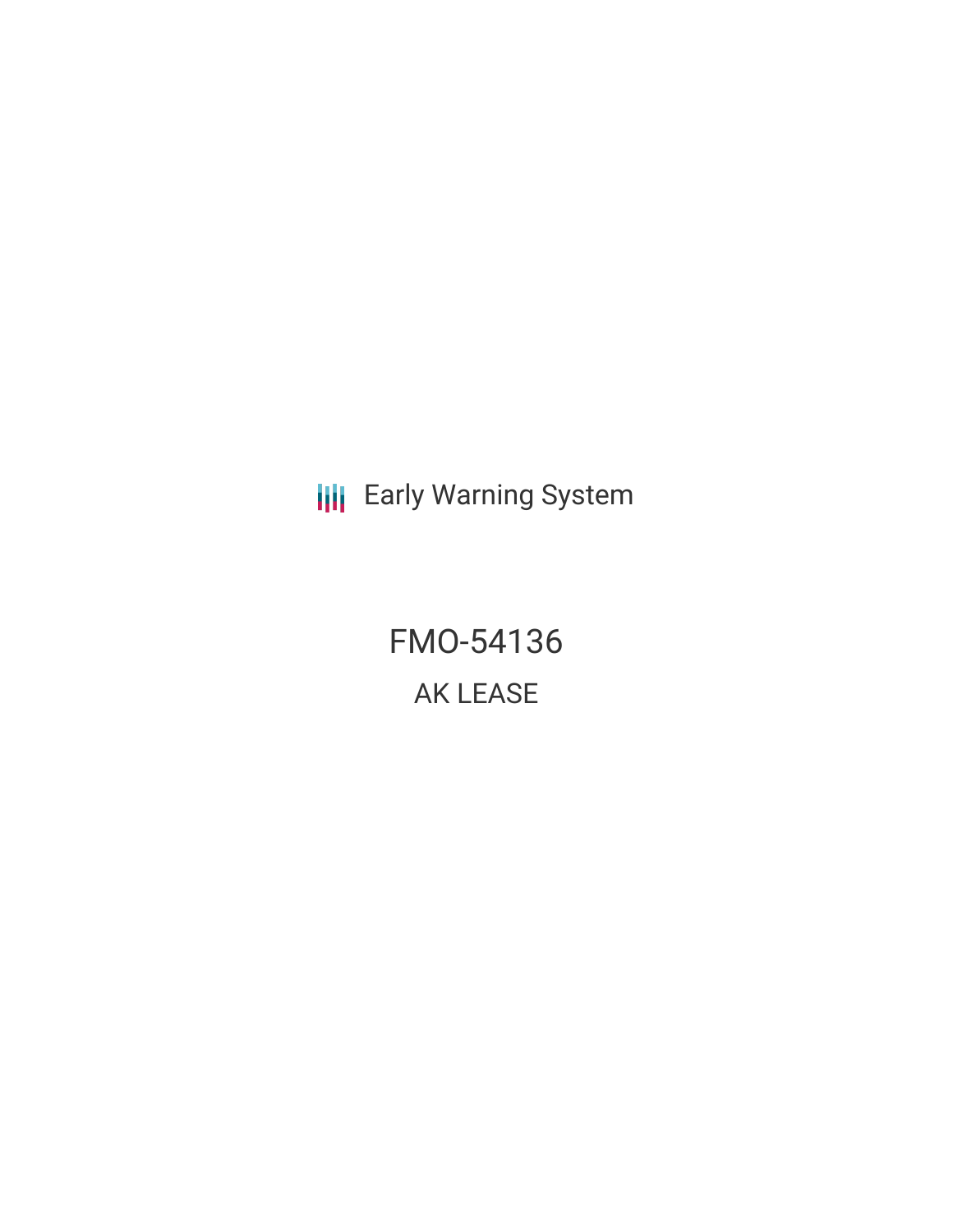

# Early Warning System AK LEASE

## **Quick Facts**

| <b>Countries</b>               | Turkey                                          |  |  |  |  |
|--------------------------------|-------------------------------------------------|--|--|--|--|
| <b>Financial Institutions</b>  | Netherlands Development Finance Company (FMO)   |  |  |  |  |
| <b>Status</b>                  | Active                                          |  |  |  |  |
| <b>Bank Risk Rating</b>        | B                                               |  |  |  |  |
| <b>Voting Date</b>             | 2017-12-19                                      |  |  |  |  |
| <b>Borrower</b>                | Aklease                                         |  |  |  |  |
| <b>Sectors</b>                 | Energy, Finance, Hydropower, Industry and Trade |  |  |  |  |
| <b>Ring Fence</b>              | Climate, Small & Medium Enterprises             |  |  |  |  |
| <b>Investment Type(s)</b>      | Loan                                            |  |  |  |  |
| <b>Investment Amount (USD)</b> | $$38.47$ million                                |  |  |  |  |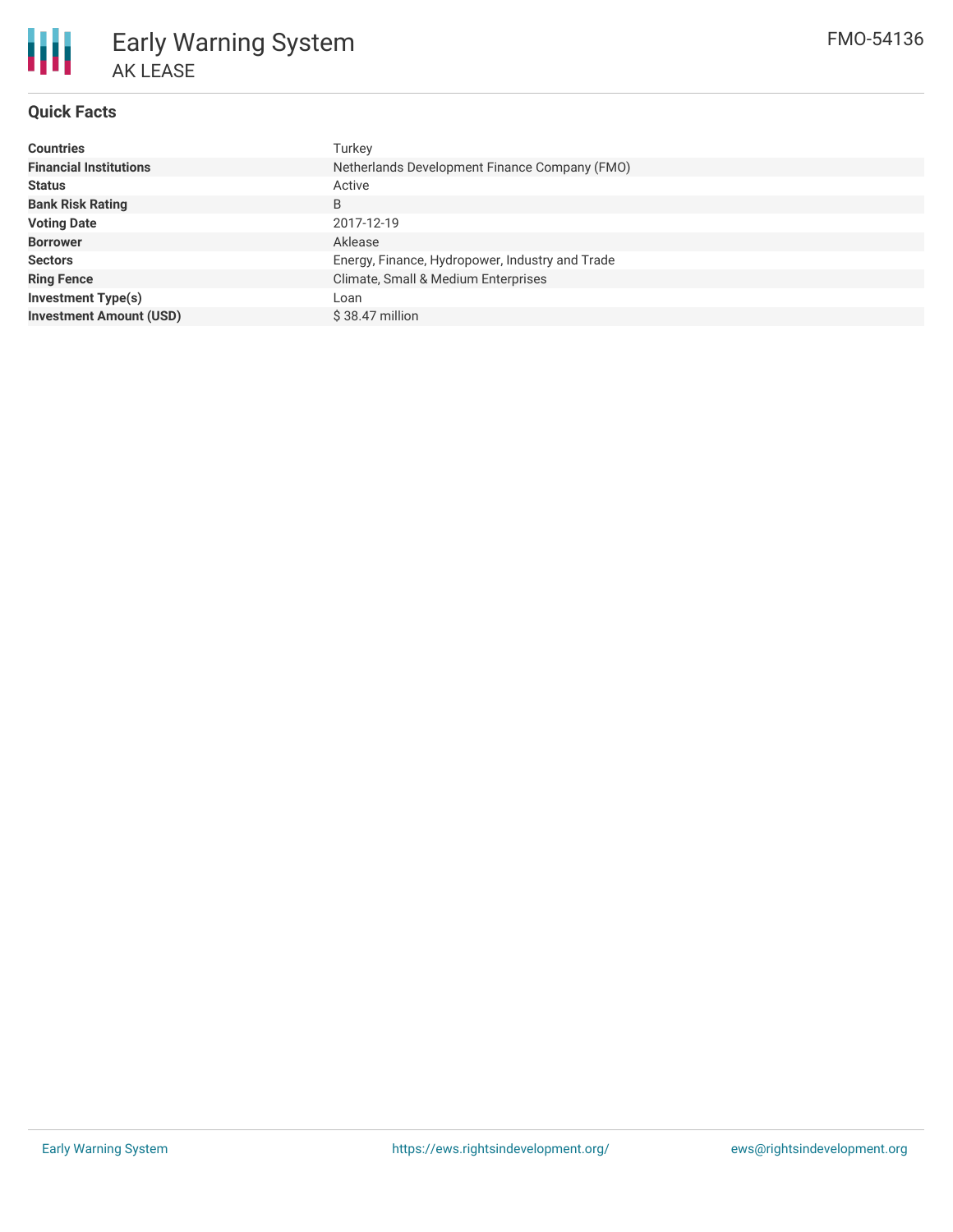

## **Project Description**

According to FMO's website, this project provides funding to Aklease to finance renewable energy & energy efficiency projects, Small and Medium-Sized companies (SME's) and international trade finance projects.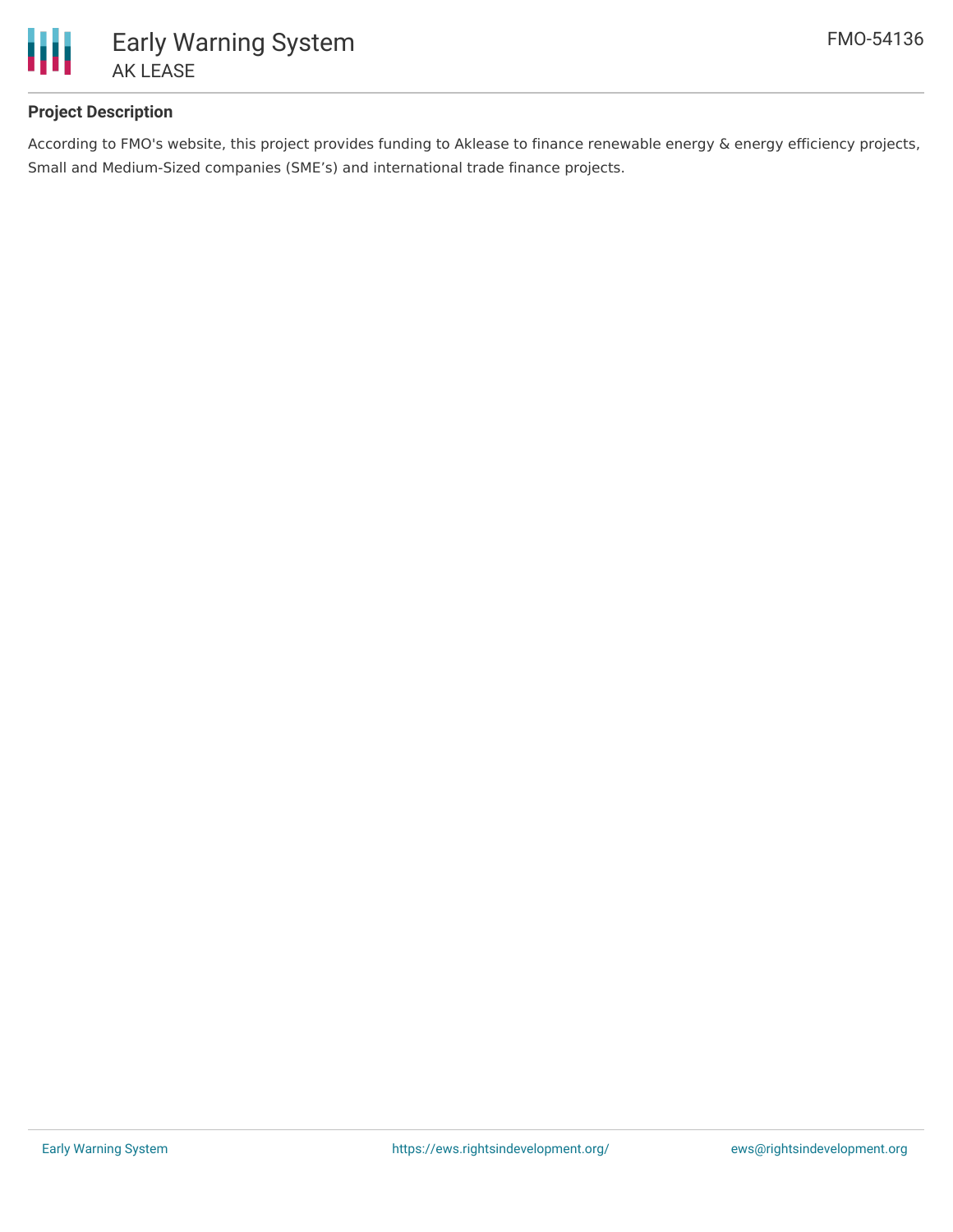## **Investment Description**

Netherlands Development Finance Company (FMO)

## **Financial Intermediary**

Financial Intermediary: A commercial bank or financial institution that receives funds from a development bank. A financial intermediary then lends these funds to their clients (private actors) in the form of loans, bonds, guarantees and equity shares. Financial intermediaries include insurance, pension and equity funds. The direct financial relationship is between the development bank and the financial intermediary.

[Akbank](file:///actor/898/) T.A.S. (Financial Intermediary) **is owned by** [Akbank](file:///actor/3524/) (Parent Company)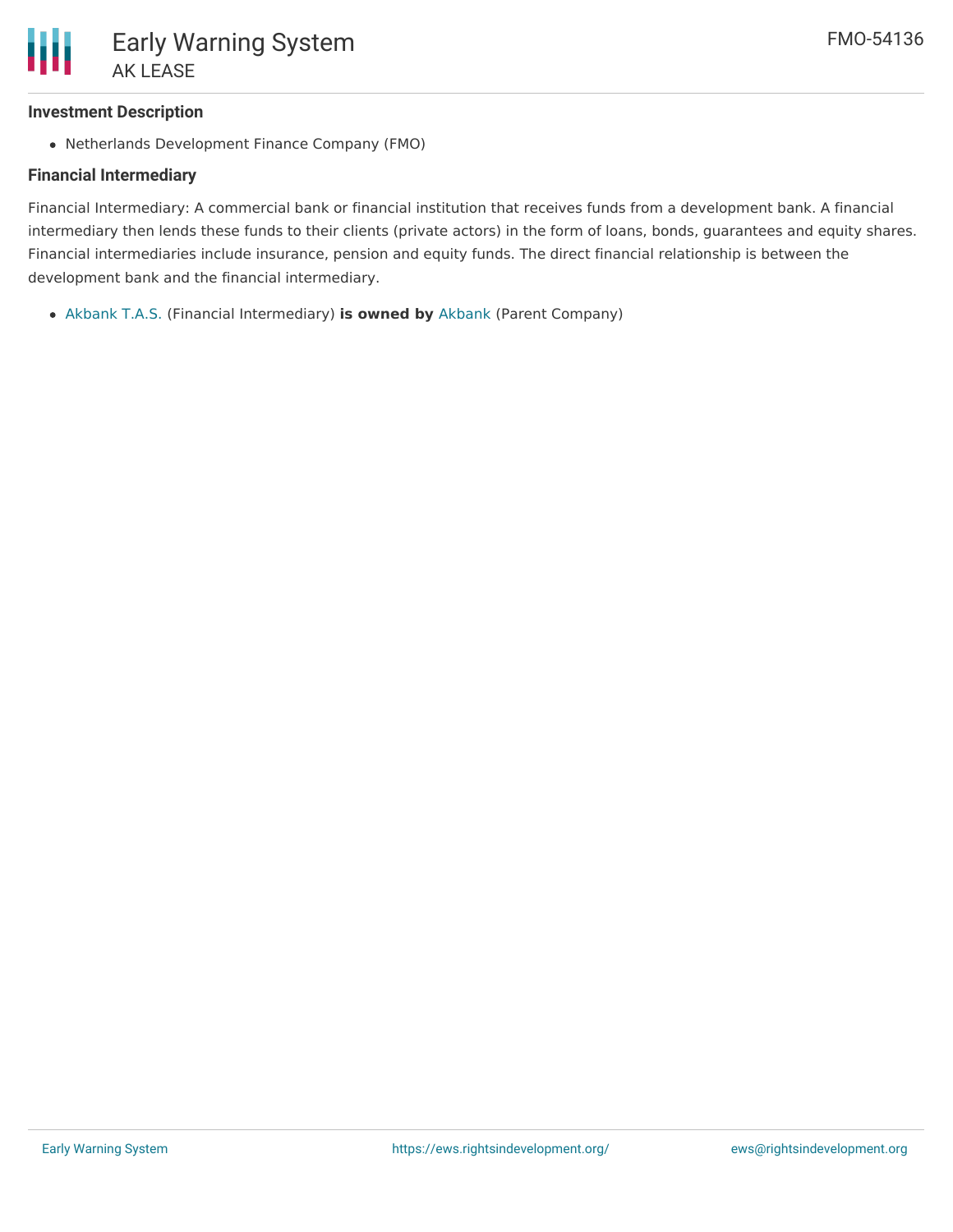

## **Private Actors Description**

Ak Finansal Kiralama A.S. ("Aklease"), the leasing subsidiary of Akbank T.A.S., one of the largest private banks in Turkey. Aklease provides financial support to investors varying from corporate segment to SMEs. Along with financing machinery and equipment as the main investment item in Turkey, Aklease is able to offer leasing opportunity to its customers in renewable energy and sizable infrastructure investments.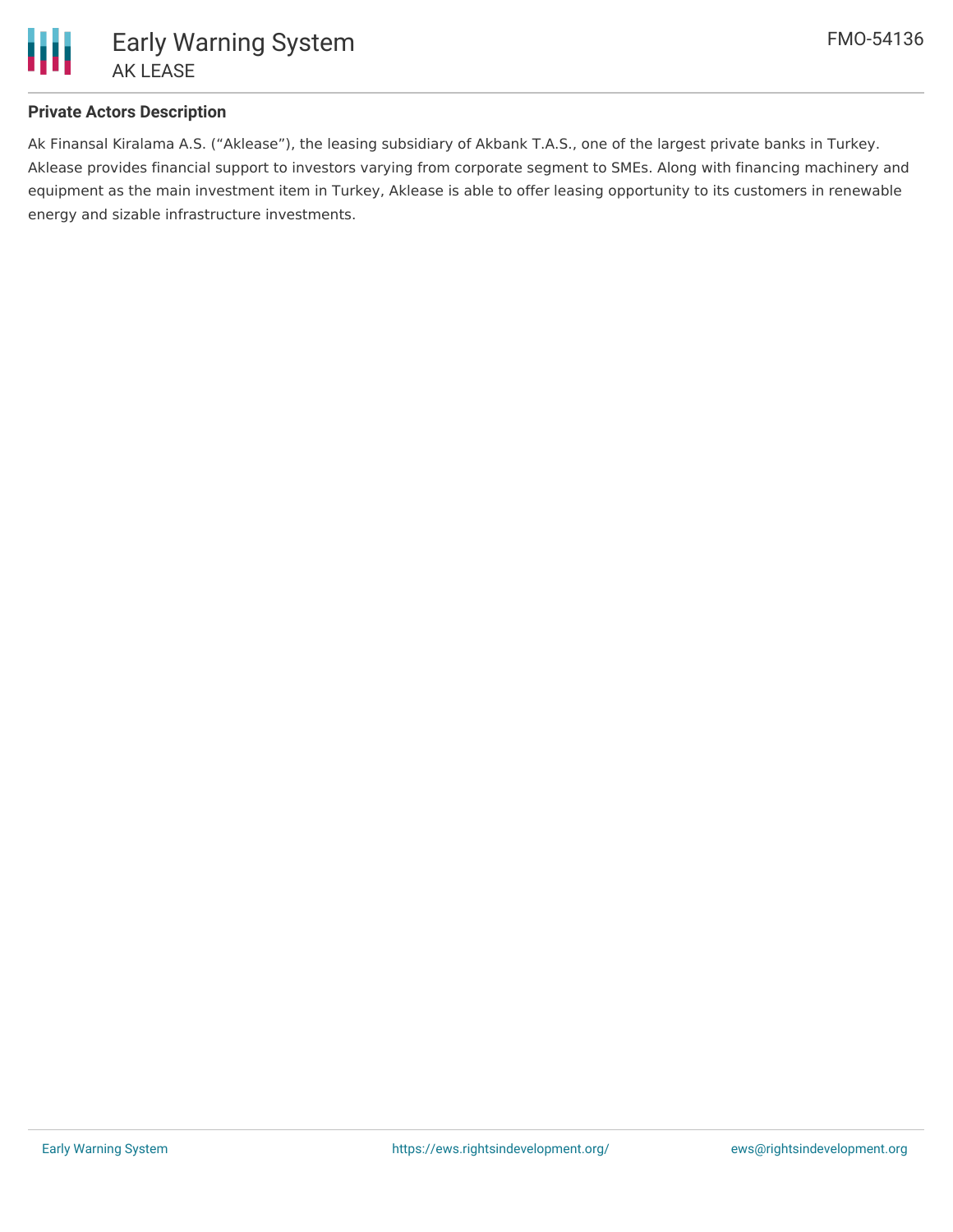

| <b>Private Actor 1</b> | <b>Private Actor</b><br>1 Role | <b>Private Actor</b><br>1 Sector | <b>Relation</b> | <b>Private Actor 2</b>                           | <b>Private Actor</b><br>2 Role | <b>Private Actor</b><br>2 Sector |
|------------------------|--------------------------------|----------------------------------|-----------------|--------------------------------------------------|--------------------------------|----------------------------------|
| Akbank                 | Investor                       | Finance                          | invests in      | Akfen Altyapi Danismanlik AS                     | <b>Parent Company</b>          | Energy                           |
| Akbank                 | Investor                       | Finance                          | invests in      | Alasehir Geothermal Power                        | Parent Company                 | Energy                           |
| Akbank                 | Investor                       | Finance                          | invests in      | Antalya Airport Refinancing 2017                 | Client                         | Transport                        |
| Akbank                 | Investor                       | Finance                          | invests in      | Arkas Holding AS                                 | Parent Company                 | Transport                        |
| Akbank                 | Investor                       | Finance                          | invests in      | <b>BOTAS</b>                                     | Parent Company                 | Mining                           |
| Akbank                 | Investor                       | Finance                          | invests in      | Botas' and Kolin-Kalyon's FSRU Ships Acquisition | Client                         | Mining                           |
| Akbank                 | Investor                       | Finance                          | invests in      | Canakkale Otoyol                                 | Client                         | Transport                        |
| Akbank                 | Investor                       | Finance                          | invests in      | Dogus Cay ve Gida Maddeleri                      | Parent Company                 | Construction                     |
| Akbank                 | Investor                       | Finance                          | invests in      | E ON SE                                          | Parent Company                 | Energy                           |
| Akbank                 | Investor                       | Finance                          | invests in      | Enerjisa Enerji Uretim As                        | Client                         | Energy                           |
| Akbank                 | Investor                       | Finance                          | invests in      | Enerjisa Uretim                                  | Parent Company                 | Energy                           |
| Akbank                 | Investor                       | Finance                          | invests in      | Enerjisa Uretim Refinancing 2020                 | Client                         | Energy                           |
| Akbank                 | Investor                       | Finance                          | invests in      | Forum Marmara Shopping Mall                      | Client                         | Construction                     |
| Akbank                 | Investor                       | Finance                          | invests in      | Fraport                                          | Parent Company                 | Transport                        |
| Akbank                 | Investor                       | Finance                          | invests in      | <b>IC ICTAS</b>                                  | Parent Company                 | Transport                        |
| Akbank                 | Investor                       | Finance                          | invests in      | Kalyon Group                                     | Parent Company                 | Minina                           |
| Akbank                 | Investor                       | Finance                          | invests in      | Kizildere III Geothermal                         | Client                         | Energy                           |
| Akbank                 | Investor                       | Finance                          | invests in      | Lapseki and Ivrindi Gold Mines                   | Client                         | Mining                           |
| Akbank                 | Investor                       | Finance                          | invests in      | Menzelet Kilavuzlu Elektrik                      | Client                         | Energy                           |
| Akbank                 | Investor                       | Finance                          | invests in      | Tumad                                            | <b>Parent Company</b>          | Mining                           |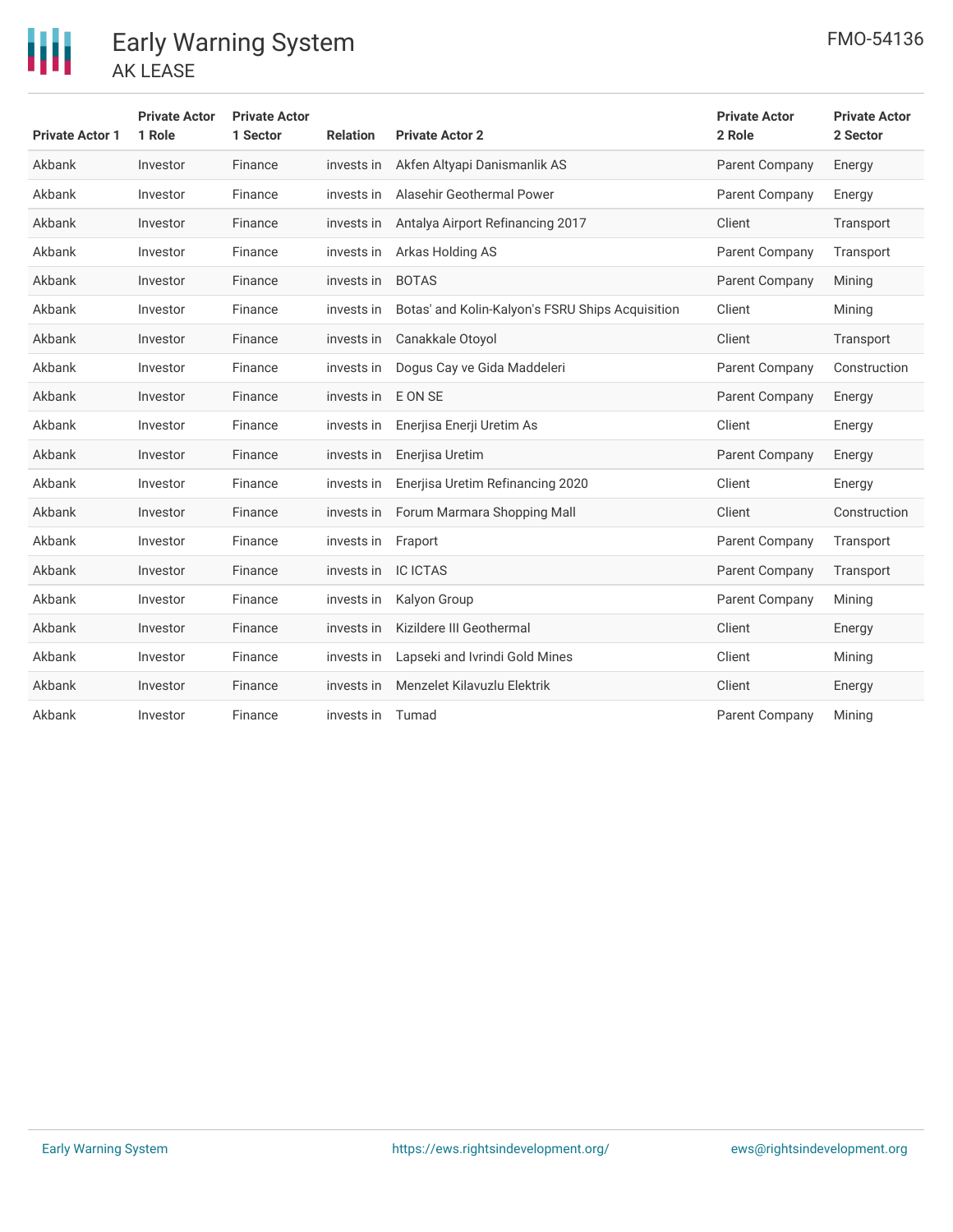| <b>Private Actor 1</b>          | <b>Private Actor</b><br>1 Role | <b>Private Actor</b><br>1 Sector |               | <b>Relation</b> Private Actor 2                     | <b>Private Actor</b><br>2 Role | <b>Private Actor</b><br>2 Sector |
|---------------------------------|--------------------------------|----------------------------------|---------------|-----------------------------------------------------|--------------------------------|----------------------------------|
| Akbank                          | Investor                       | Finance                          | invests<br>in | VIP Turkey Enerji AS                                | Client                         | Mining                           |
| Akbank                          | Investor                       | Finance                          | invests<br>in | Vitol Holding BV                                    | Parent<br>Company              | Mining                           |
| Akbank                          | Investor                       | Finance                          | invests<br>in | Vitol Invest Partnership Ltd                        | Client                         | Mining                           |
| Akbank                          | Investor                       | Finance                          | invests<br>in | Yapi Merkezi                                        | Parent<br>Company              | Transport                        |
| Akbank                          | Investor                       | Finance                          | invests<br>in | Zorlu Holding AS                                    | Parent<br>Company              | Energy                           |
| Akfen Altyapi Danismanlik<br>AS | Parent<br>Company              | Energy                           | owns          | Menzelet Kilavuzlu Elektrik                         | Client                         | Energy                           |
| <b>BOTAS</b>                    | Parent<br>Company              | Mining                           | owns          | Botas' and Kolin-Kalyon's FSRU Ships<br>Acquisition | Client                         | Mining                           |
| Dogus Cay ve Gida<br>Maddeleri  | Parent<br>Company              | Construction owns                |               | Forum Marmara Shopping Mall                         | Client                         | Construction                     |
| E ON SE                         | Parent<br>Company              | Energy                           | owns          | Enerjisa Enerji Uretim As                           | Client                         | Energy                           |
| Enerjisa Uretim                 | Parent<br>Company              | Energy                           | owns          | Enerjisa Uretim Refinancing 2020                    | Client                         | Energy                           |
| Fraport                         | Parent<br>Company              | Transport                        | owns          | Antalya Airport Refinancing 2017                    | Client                         | Transport                        |
| <b>IC ICTAS</b>                 | Parent<br>Company              | Transport                        | owns          | Antalya Airport Refinancing 2017                    | Client                         | Transport                        |
| Kalyon Group                    | Parent<br>Company              | Mining                           | owns          | Botas' and Kolin-Kalyon's FSRU Ships<br>Acquisition | Client                         | Mining                           |
| Tumad                           | Parent<br>Company              | Mining                           | owns          | Lapseki and Ivrindi Gold Mines                      | Client                         | Mining                           |
| Vitol Holding BV                | Parent<br>Company              | Mining                           | owns          | VIP Turkey Enerji AS                                | Client                         | Mining                           |
| Vitol Holding BV                | Parent<br>Company              | Mining                           | owns          | Vitol Invest Partnership Ltd                        | Client                         | Mining                           |
| Yapi Merkezi                    | Parent<br>Company              | Transport                        | owns          | Canakkale Otoyol                                    | Client                         | Transport                        |
| Zorlu Holding AS                | Parent<br>Company              | Energy                           | owns          | Kizildere III Geothermal                            | Client                         | Energy                           |